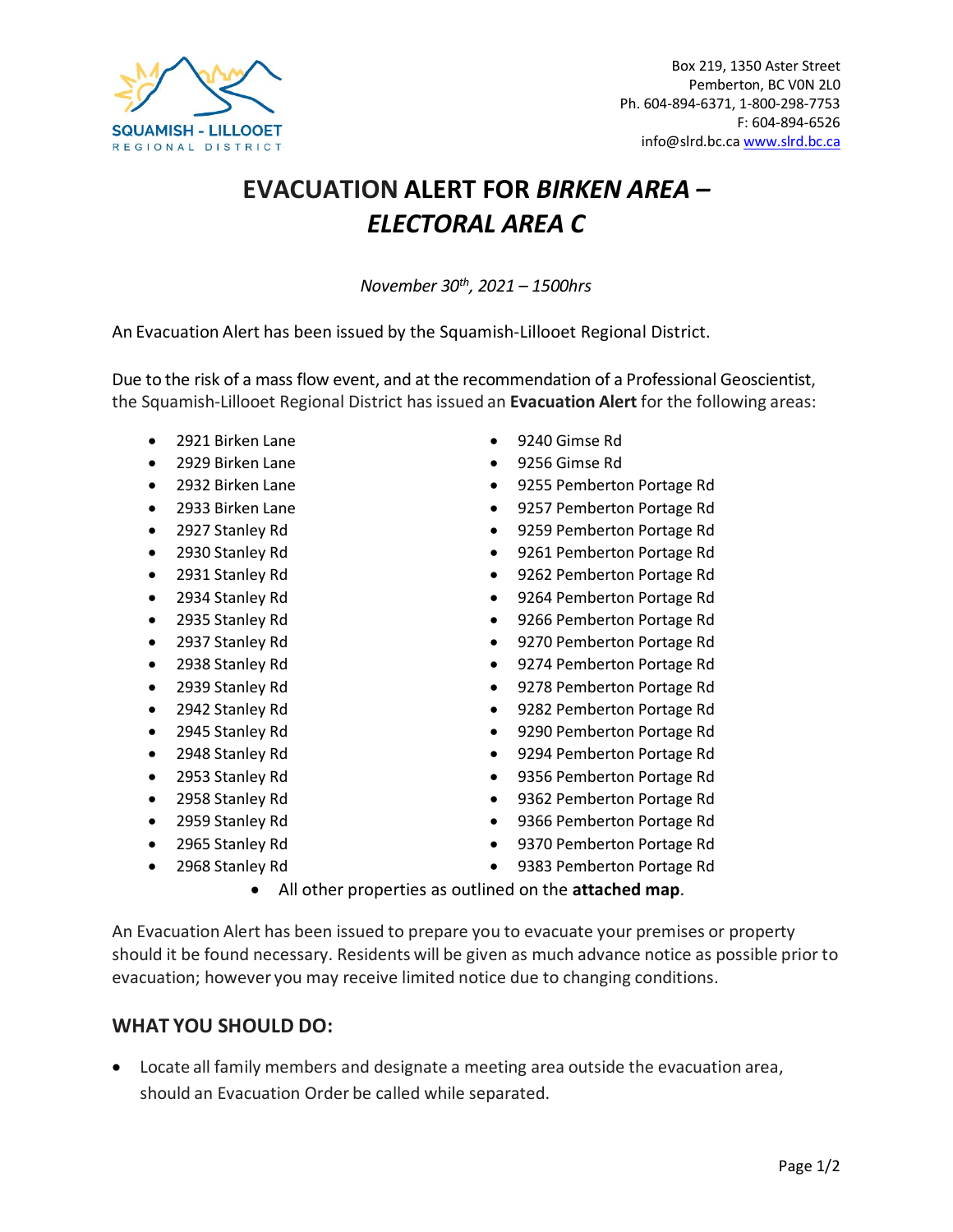

- Pack essential items such as government-issued ID, medications, eyeglasses, valuable papers (e.g. insurance, credit, and mortgage information), immediate care needs for dependents and, if time and space permits, keepsakes for quick departure.
- Prepare to move disabled persons, children and/or neighbours, if assistance is needed.
- Prepare to take pets with you and move livestock to a safe area (if possible).
- Arrange transportation and accommodations for all your household members, if possible.
- Fill the gas tanks of personal vehicles. If transportation assistance is needed, call SLRD EOC at **(604) 894 6371.**
- Wait for an Evacuation Order to be issued before evacuating.

Further information will be posted in notices at [www.slrd.bc.ca](http://www.slrd.bc.ca/) and through the SLRD Alert Messaging service. Subscribe to SLRD Alert for free at [www.slrd.bc.ca/emergency](http://www.slrd.bc.ca/emergency-program/preparedness/slrd-emergency-notification-service)[program/preparedness/slrd-emergency-notification-service](http://www.slrd.bc.ca/emergency-program/preparedness/slrd-emergency-notification-service) to receive emergency notifications via email, text messages, and voicemail.